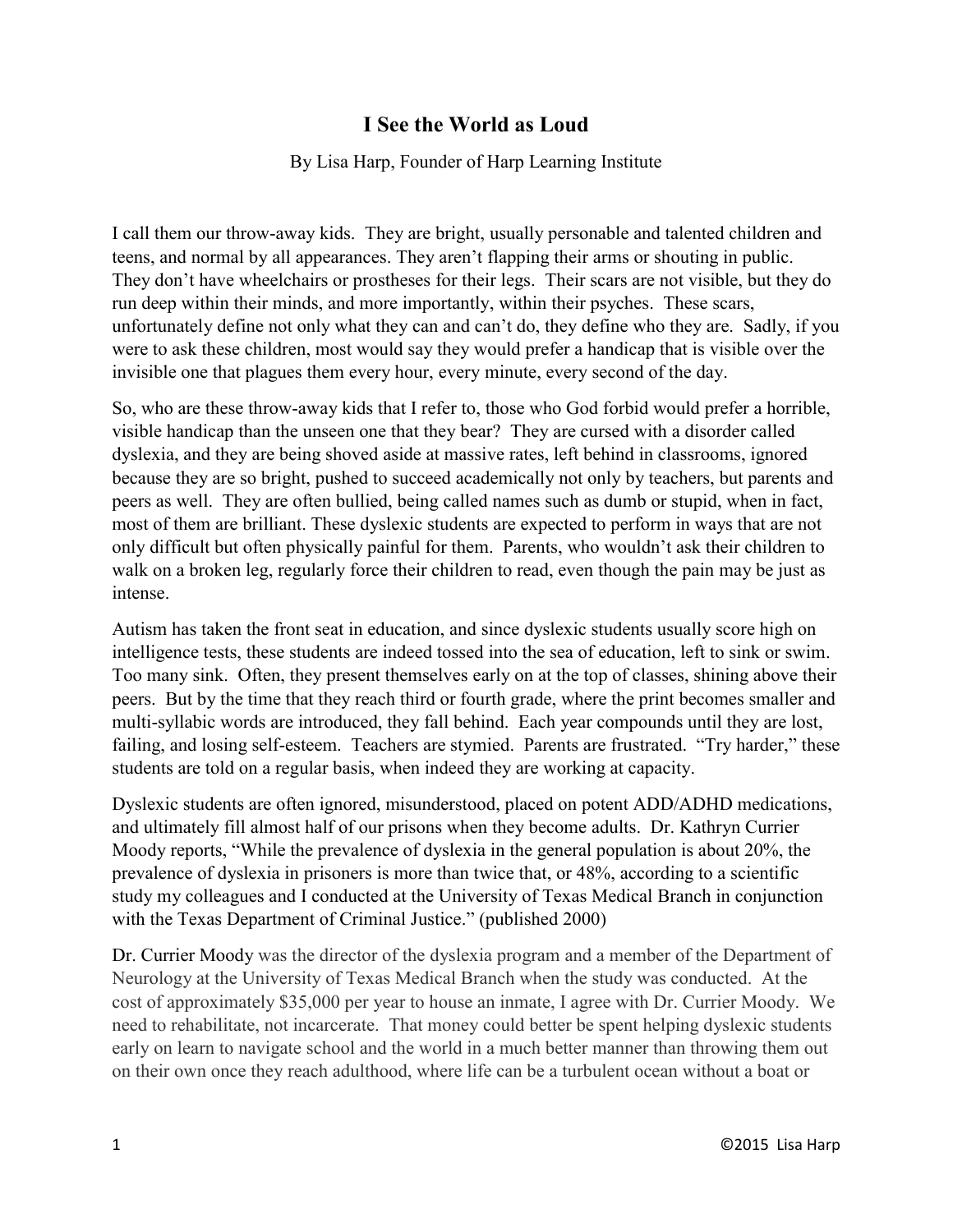paddle. In essence, these people do not have the tools they need to survive, starting with basic reading, spelling, and writing skills.

Learning to read and spell is difficult for a dyslexic child. Navigating life can be harder. Sadly, most of our dyslexic students in the United States fall through the cracks early on, that high IQ usually the reason that they are not getting the help they need. Parents expect more, and so do teachers, because their handicap is invisible and they are obviously intelligent. To top it off, there are only so many resources available…so many teachers…so many aides…so many hours in a day. Way too many autistic students gobble up the special education funds. I don't deny autistic students what they need, I simply beg for help for our dyslexic students.

One in five has dyslexia, so that means twenty percent of our students are not receiving the help they need. Sure, there are some schools and programs that help the dyslexic student, but overall most dyslexic students are left to wander alone in the vast desert that we call the education system. We have become experts at putting band aids on their disorders and never really delving into the why or the how to fix them.

Dyslexia is not just a disorder where students transpose letters and words and struggle to read and spell. It is indeed a neurological disorder. In essence, these students' brains are not wired correctly. Where once it was believed that dyslexia was just a visual problem, new research indicates that there is an auditory component as well. How could there not be? By its very definition, dyslexia is a disorder that involves the inability to understand or learn phonemes, the smallest meaningful units of sound in our language. In addition, the cognitive deficit responsible for the disorder is related to the language system. These students struggle with decoding phonemes into words that have meaning and then in turn, hold those sounds in short-term memory long enough so that they can blend a word together and remember its meaning. Phonemes are not just seen, they are heard as well.

Researchers at the Massachusetts Institute of Technology have found that people with dyslexia have more trouble recognizing voices than those without dyslexia. If a student has a difficult time recognizing voices, then of course, recognizing small units of sound (phonemes) will be difficult as well.

Dr. Sally Shaywitz, a director of the Center for Dyslexia and Creativity at Yale University, commented that the study demonstrates the centrality of spoken language in dyslexia – that it's not a problem in meaning, but in understanding the sounds of speech.

"In dyslexia, the seemingly invariant relation between intelligence and reading breaks down," she adds. This breakdown reflects a deficiency in the processing of distinctive linguistic units, the phonemes that are so crucial to reading efficiently.

With over thirty years of working with students who have dyslexia. I have found that this break down is what leads to transposed letters and words, the inability to read fluently, weak phonemic awareness, jumbling of sounds heard, poor spelling ability, and general weak language skills that present themselves as the disorder coined as dyslexia.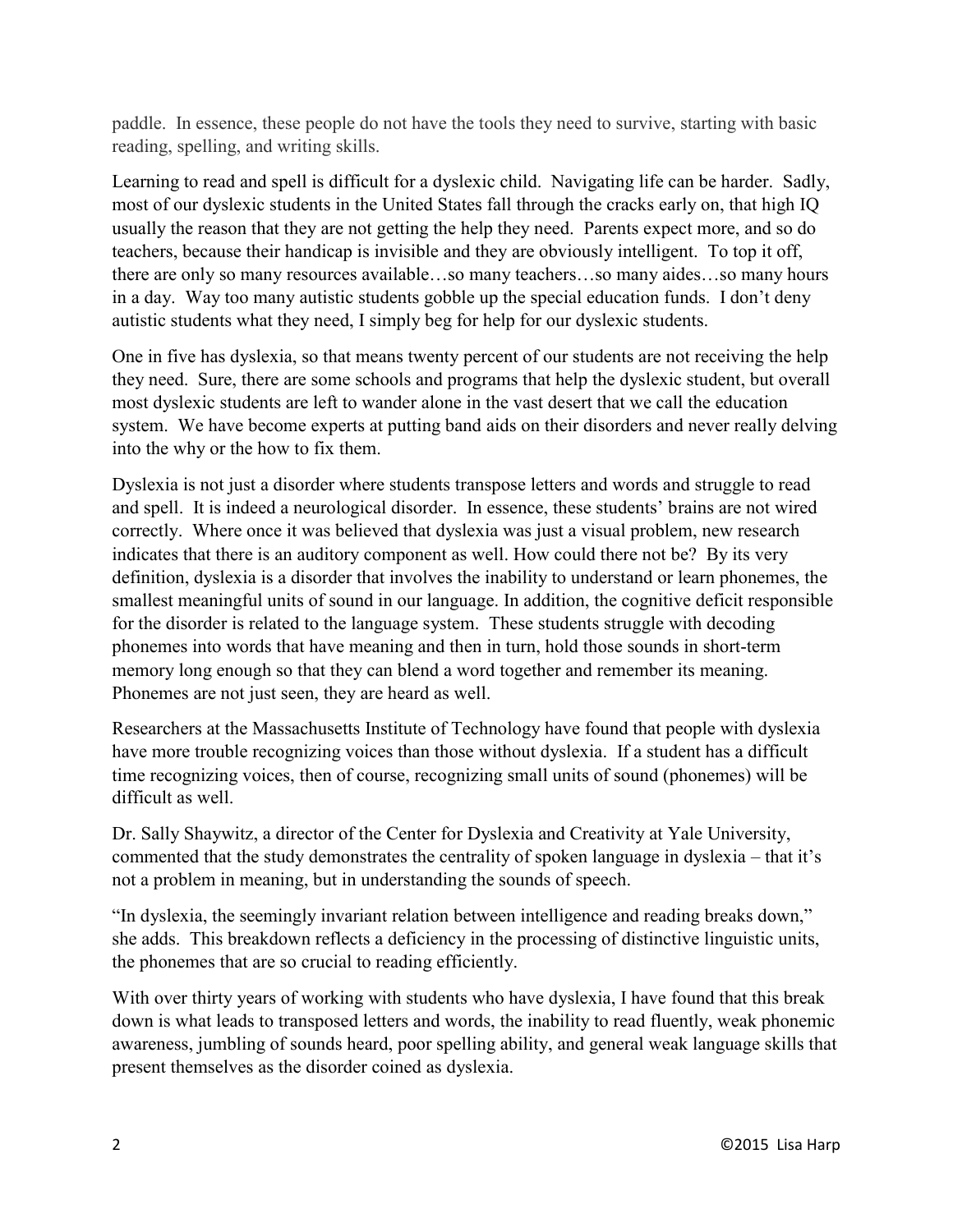According to the International Dyslexia Association, "Dyslexia is a specific learning disability that is neurobiological in origin. It is characterized by difficulties with accurate and/or fluent word recognition and by poor spelling and decoding abilities. These difficulties typically result from a deficit in the phonological component of language that is often unexpected in relation to other cognitive abilities and the provision of effective classroom instruction. Secondary consequences may include problems in reading comprehension and reduced reading experience that can impede growth of vocabulary and background knowledge."

This is what intrigues me. It is neurobiological – having to do with the nervous system. The nervous system is a complex collection of nerves and specialized cells known as neurons that transmit signals between different parts of the body. It is essentially the body's electrical wiring.

Structurally, the nervous system has two components: the central nervous system and the peripheral nervous system. According to the [National Institutes of Health,](http://www.nlm.nih.gov/medlineplus/neurologicdiseases.html) the central nervous system is made up of the brain, spinal cord and nerves. The peripheral nervous system consists of sensory neurons, ganglia (clusters of neurons) and nerves that connect to one another and to the central nervous system. (Kim Zimmerman)

All too often educators fail to consider that the brain is directly involved in the learning process and that the body and the brain are connected by this nervous system. We know more about the brain now than we ever have, but I still see classrooms that are modeled in the exact same way as when I went to school in the 1960's. The teacher stands before the classroom and presents a lecture, sometimes modeling a skill. Students sit at desks and write on paper. The papers are turned in and graded. Because of this, the dyslexic student is at an extreme disadvantage. His brain is not taking in the information as it should, and even worse, he can't manipulate that information and spit it out to pass a test or complete homework independently.

It is often thought that by repetition alone the dyslexic student will somehow have an "aha" moment and learn to read. Sadly, this rarely happens. With repetition, the dyslexic student merely learns to memorize enough to get by, but when new information is presented, the student is still at the same place as before – not really understanding what is expected of her.

Of course, my schooling took place before MRI's and PET scans were readily available, before we knew the exact sections of the brain that perform certain chores. With this new technology, we now have the ability to see where brain activity is, and even better, how to build new neural pathways in the brain. It is imperative that we deal with the brain when helping dyslexic students. The brain has plasticity at any age, and because of this, the brain can ultimately be "rewired" for learning and life success. But, this is only one area for rehabilitating these bright students.

As the founder of Harp Learning Institute, I early on realized that academics were important, but I also listened to dyslexic students, starting with my own son. I asked him how he viewed the world. His answer? "It is always moving, like when we go to the movies." Why don't we stop and ask more dyslexic students how they view the world? We might then get better answers as to what is going on in their brains. Can you imagine how difficult reading would be if your world is in constant motion?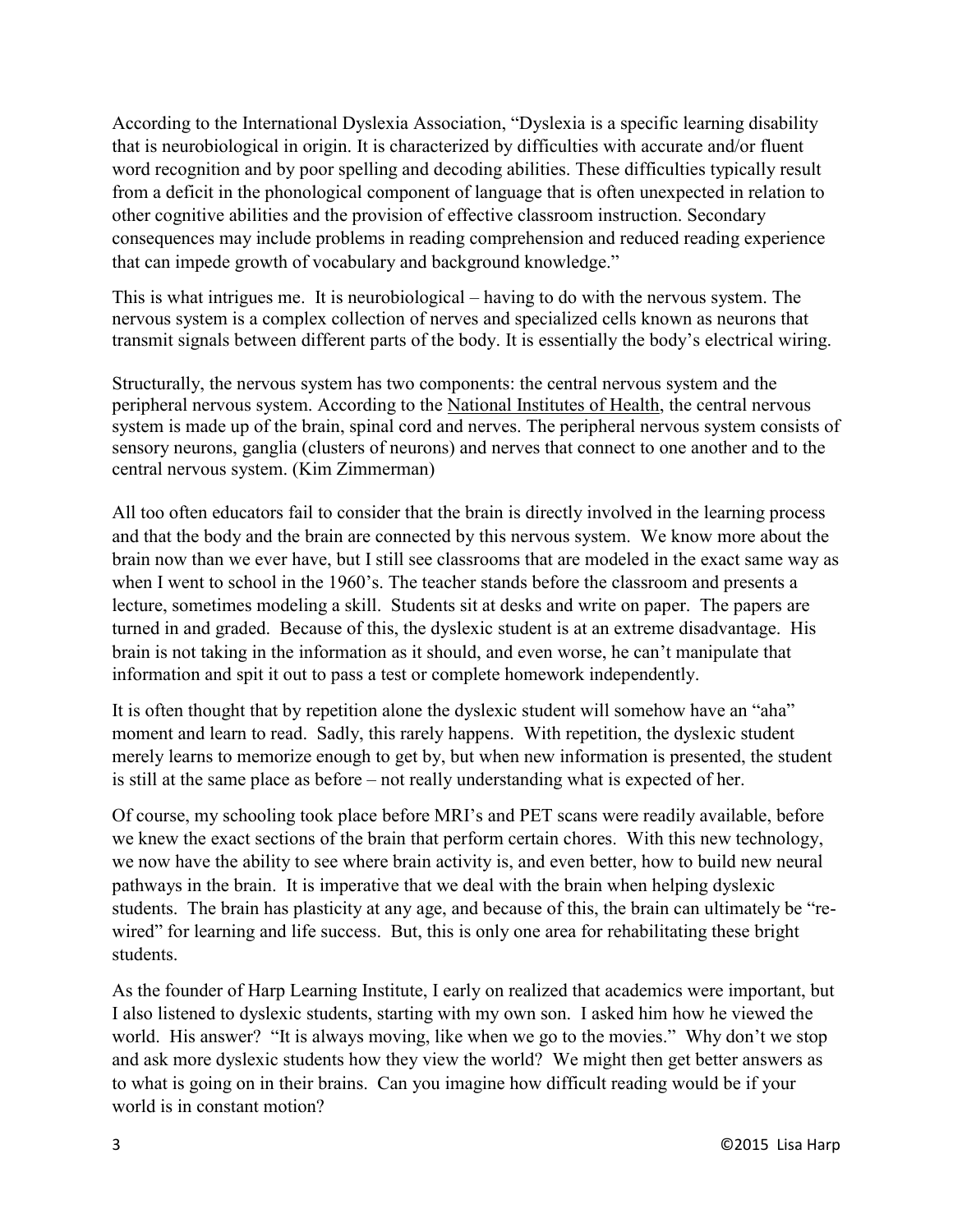Here is the caveat. Wouldn't it be easy if all dyslexic students viewed the world like a movie? We could easily figure out a solution, and bam, there you have it. Fixed students right and left. I didn't stop asking questions with my son, though. I was curious. Believe me, these kids are astute, bright, and want to please. To top it off, they just "know" something isn't right in their world, that they are somehow different. They will often say they are dumb or stupid. Their parents say they are lazy. Their teachers say they aren't working hard enough.

I continued to ask, student after student how they viewed the world, their books, their assignments. Some students told me that they saw the world as tipped or upside down. Some said it was fuzzy or spinning. Halos were around words for some dyslexic students. It was misty or dark for others. One student said he saw his book, his school, his world as loud. (Yes, he *saw* the world as loud.) The list goes on.

Dyslexic students learn to read like they learn to survive in a world that is moving or upside down – where sounds might enter their ears like airplane engines or whispers that can't be heard, where the stairs are moving, so each step must be taken extra carefully. It isn't just difficult, it can be frightening, causing the student to lash out with anger or retreat inside herself, where it seems safer.

I have come to believe, from the thousands of students I have tested and worked with, that we need to take a comprehensive approach to helping the dyslexic student, and like I mentioned before, the first thing to consider is the brain.

Babies are not wired for every skill at birth, therefore, we can go back, even at older ages, and re-wire the student's brain for a particular skill. Just like when a baby crawls and looks up and to the left, he is "plugging" in visual memory, we can recreate the wiring of that skill by simulating the baby's experience.

But I found that wasn't enough. Like the early pioneers who tried to fix dyslexia, I discovered that treating visual skills was imperative. It is paramount that the student needs to "see" correctly in his brain. We take in light with our eyes, but we actually perform the process of "seeing" in our brains. Students at the Harp Learning Institute centers spend months refining such skills as tracking across a page, visual memory, visual closure, visual discrimination, eye/hand coordination, visual figure-ground, perceptual skills, directionality, visual motor integration, and perceptual skills.

Auditory skills are equally important. Similarly, we take in sounds with our ears and perform the act of "hearing" in our brains. The brain can be taught to hear sounds correctly, to filter out background noises, to focus and attend to a teacher's voice. Some students hear a computer whirring in the background, fluorescent lights humming, their neighbor's pencil scraping across the paper. Imagine trying to focus in a world like this. Too often, these are symptoms of ADD/ADHD, and the student is medicated, when in fact, it isn't ADD/ADHD but the inability to process sounds correctly.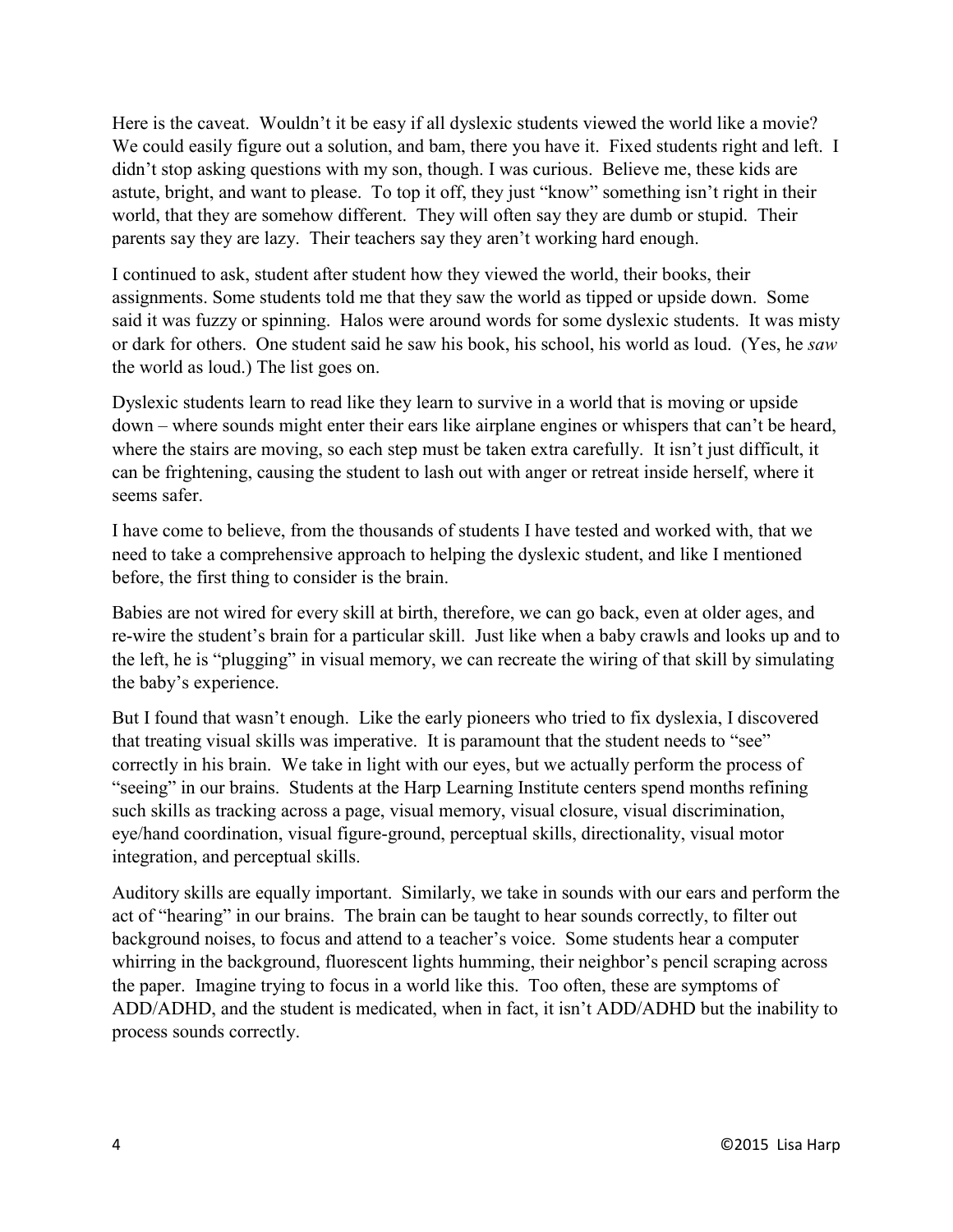Just like the ever important visual skills, we set to work early on with auditory skills such as auditory memory, auditory discrimination, auditory closure, auditory synthesis, auditory figure ground, and sequential auditory memory.

From the thousands of tests I have performed over the years, I have found that dyslexic students are generally weak in visual and auditory memory skills. This in turn, leads to a weak working memory is vitally important for reading efficiently and successfully. Visual and auditory memory are stepping stones to the more important working memory, but I have found that it is difficult for a student to excel at working memory, dyslexic or not, without strong visual and auditory skills.

Dyslexic students are an anomaly in many ways. They can come home from a movie and tell you in detail the entire plot, colors of costumes, and the exact words of actors, but when it comes to remembering the silent e in words, they are lost. I often refer to their parents as suicidal, because one day a dyslexic student seems to know "everything" and the next day, she knows "nothing". Parents get that glimmer of hope, and then it is squashed. Too many tears ensue, from both parent and child. It is a rickety ladder that may fall at any moment, and believe me, that fall is hard.

That is why phonemic awareness is so important for the dyslexic student. Most programs available for dyslexic students deal strictly with phonemes. Some work with visual and auditory skills as well, but not nearly enough. I rarely see any that work with the brain or gross motor skills. But phonemes alone are not enough. Phonemes need to be added to the above mentioned "cock-tail" for the dyslexic student to thrive.

The student needs to be taken back and taught these little sound units in a multi-disciplinary method. Yes, Orton-Gillingham is fantastic, but stand-alone it just isn't enough. Students with dyslexia need to move to learn. They need color and pictures. They need a reason for what they are doing, not just being told to memorize spelling rules or move tiles. They need the sensory activities (visual and auditory) as well as the re-wiring of the brain.

Dyslexic students don't read like the rest of us. They read by guessing and memorizing. Sight words are torture for these kids because they can't place an actual image with the word. A dyslexic student might easily read the word "dinosaur", which in itself is a difficult, multisyllable word, but ask him to read the word "for", and it may come out "or", "fun", "fur", or a multitude of other combinations. At some point the dyslexic student taps out and can no longer memorize every word. That is usually when she just gives up, maybe copying off of a neighbor's homework, getting "sick" on test days, or a host of other coping mechanisms that help her through the exceedingly long school day and the grueling homework session afterward.

According to a recent study at Cambridge University, the human mind doesn't need to read every letter by itself in order read, only that the first and last letter are in the correct place. The brain will fill in the missing pieces and use context clues so that reading makes sense. This is especially difficult for a dyslexic student, who may transpose the first or last letters of a word, something I have seen over and over again. In addition, they are often unable to add the correct letters or make sense of the letters in the middle of multi-syllable words. The word "delivery" is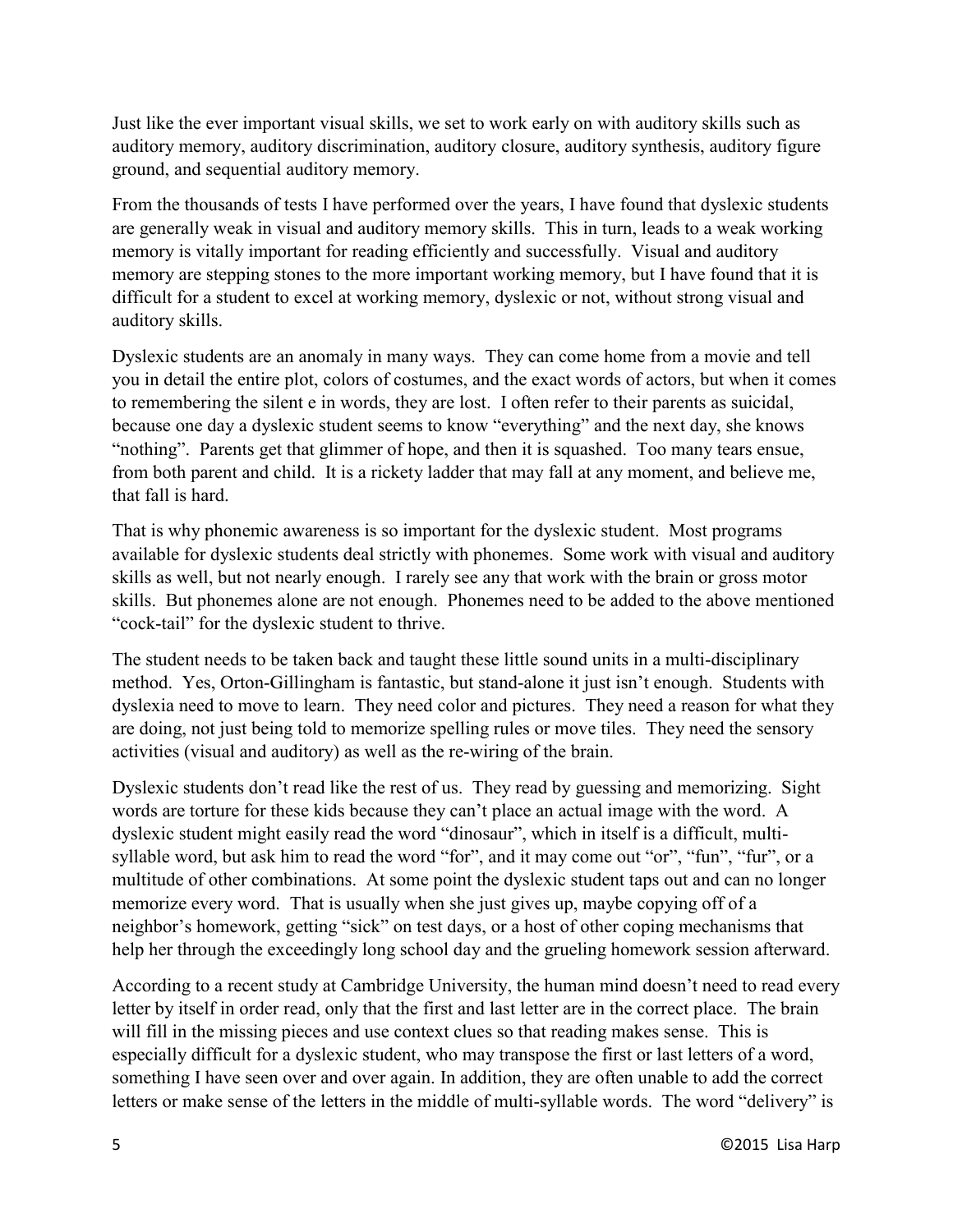read as "discovery", or any other combination of legitimate letters that would start with "d", end in "y" and fit in the overall shape of the word. It could even end up as "bakery", which isn't even close to the original word and will change the meaning of the reading passage.

In addition, a dyslexic student has a difficult time "chunking" groups of letters together into sensible phonemic units. This leaves him guessing and flogging along, hating to read and spell. There enters the emotional brain.

People do not learn when they are in fight-or-flight. They are in survival mode. Think about it. Have you ever lost a toddler and the security guard at the mall asks you what she was wearing? You can't even remember the color of her hair, much less her outfit.

That is because we are acting out of fear in order to save our lives. Too many children and teens spend the entire day in fight-or-flight, sitting on the edge of their seats just waiting for the teacher to call on them, dreading to be chosen to read out loud, knowing they are dumb and trying to keep it from the rest of the world.

The sad truth is that they are not dumb. The educational system that has led them to this situation is the cause of their fear, and it needs to be abolished, re-created, and re-designed from the ground up to help learning disabled students, especially dyslexics, and keep them from slipping through the cracks, from being our throw-away kids who have a strong chance of ending up in prison as adults.

My true desire is to change the way we treat the dyslexic student as well as plead for some sympathy and awareness for their plight.

I have a different twist to the dyslexic student than most. I have raised one and just found out my grandson suffers the same disorder. I have made it my career to help these beautiful kids reach not only life success, but academic success. I will now share my own list of symptoms of dyslexia, and it may differ somewhat from the norm, but through these thousands of students I have worked with and tested, I have found that the dyslexic student:

- Seems to be in a "fog" a lot of the time, lost, spacey, dreamy
- Circles o's from the bottom to the top or not in a counter-clockwise motion
- Slumps in a chair or over a desk
- Is extremely frustrated because he is intelligent and knows something is wrong
- Learns to survive by copying, manipulating, distracting, etc.
- Has a high vocabulary but struggles to read and spell
- Has difficulty with directionality will start a paper from the middle or the wrong side
- Can talk about "deep" subjects with ease but fails to understand telling time
- $\bullet$  Is intuitive can "feel" when something is about to happen or when someone is sick or in a bad mood
- Tilts head to the side when reading or writing
- Turns papers when writing
- Pushes hard on a pencil when writing
- Has an incorrect pencil grip